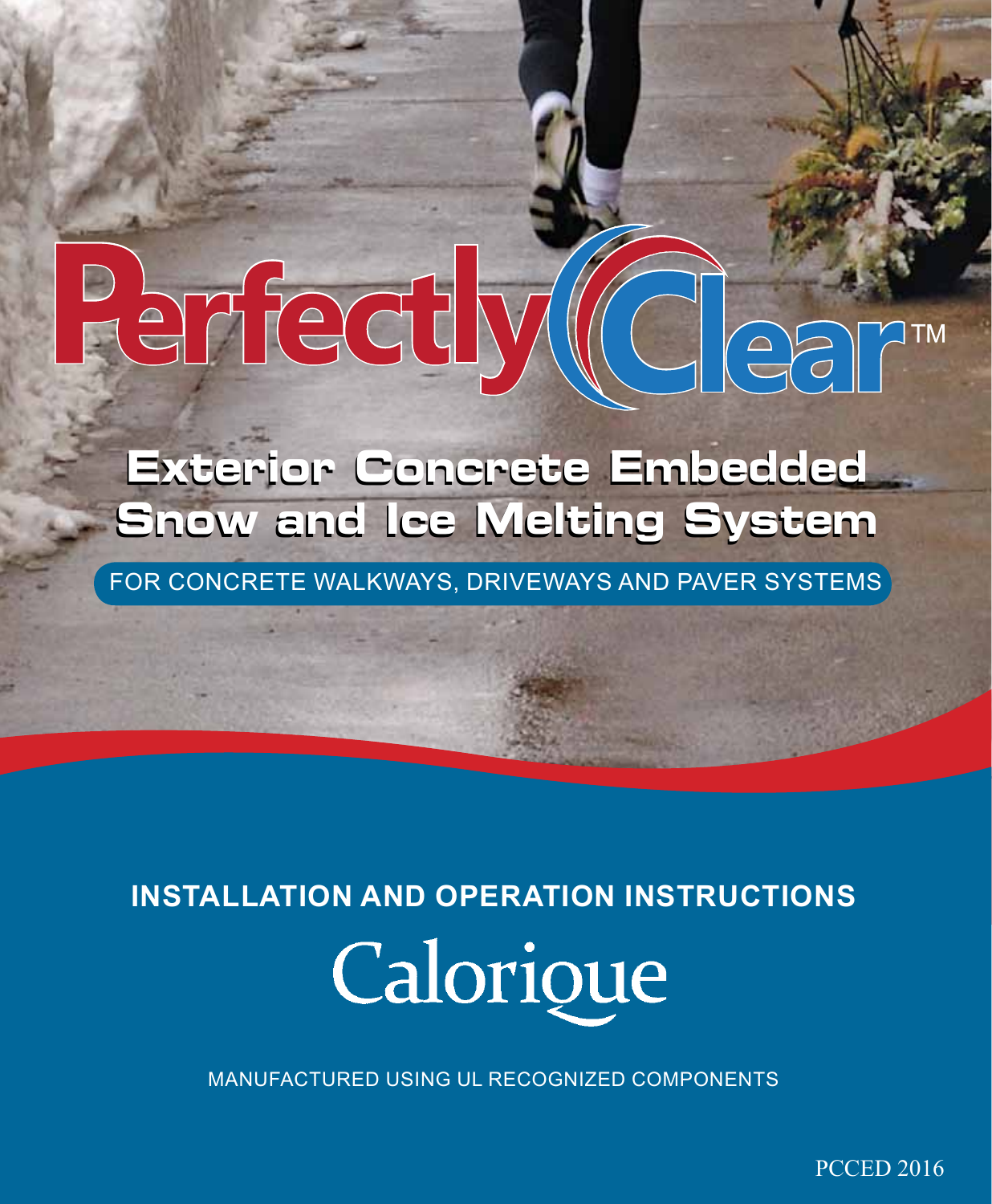

### **Exterior Concrete Embedded Snow and Ice Melting System**

### 2 YEAR limited warranty

Calorique LLC warrants that its *Under Concrete De-Icing System* is free of defects in materials and construction and conforms to any other warranties to the extent made mandatory by law.

If that customer believes that a shipment of product fails to satisfy the above warranty, that customer must contact Calorique LLC in writing within 2 years after that customer receives the shipment, including a detailed explanation of the alleged nonconformity. If Calorique LLC reasonably determines that the shipment did not satisfy the above warranty, then AS Calorique LLC'S EXCLUSIVE LIABILITY AND THE CUSTOMER'S SOLE REMEDY, Calorique LLC WILL, WITHIN A REASONABLE PERIOD OF TIME, REPAIR THE PRODUCT, REPLACE THE PRODUCT WITH THE SAME OR SIMILAR PRODUCT, WHICH Calorique LLC MAY ELECT IN ITS SOLE DISCRETION.

This warranty does not apply if Calorique LLC reasonably determines that the product has been cut, added to or otherwise altered, stored improperly, misused, damaged, or installed improperly.

Except as expressly provided in this Limited Warranty, the customer is responsible for the cost of labor, service calls, insurance, shipping, installation costs and any other expense or damage incurred.

THE FOREGOING WARRANTY IS IN LIEU OF ALL OTHER REPRESENTATIONS, WARRANTIES, OR CONDITIONS, EXPRESS OR IMPLIED, INCLUDING WITHOUT LIMITATION ANY IMPLIED WARRANTY OF MERCHANTABILITY, FITNESS FOR A PARTICULAR PURPOSE OR NON-INFRINGEMENT, AND OF ANY OTHER OBLIGATION OR LIABILITY ON THE PART OF Calorique LLC, WHETHER BY STATUTE, CONTRACT, STRICT LIABILITY, TORT OR OTHERWISE.

Calorique LLC IS NOT RESPONSIBLE FOR ANY INCIDENTAL, CONSEQUENTIAL, MULTIPLE, PUNITIVE OR INDIRECT DAMAGES OR LOSS, LOSS OR DAMAGE TO OR LOSS OF USE OF FACILITIES OR OTHER PROPERTY, OR FOR LOST PROFITS OR LOST REVENUE, WHETHER BASED UPON WARRANTY, STATUTE, CONTRACT, STRICT LIABILITY, TORT OR OTHERWISE. Calorique LLC SHALL IN NO EVENT BE LIABLE FOR THE PERFORMANCE OF, OR COST OF PERFORMING, THE REMOVAL OR INSTALLATION OF THE PRODUCT OR ANY PRODUCT OR MATERIAL INTO WHICH IT IS INSTALLED, INCORPORATED OR ADDED. THE CUSTOMER IS RESPONSIBLE FOR THE COST OF LABOR, SERVICE CALLS, INSURANCE, SHIPPING, INSTALLATION COSTS AND ANY OTHER EXPENSE OR DAMAGE INCURRED.

IN NO EVENT SHALL Calorique LLC'S MAXIMUM LIABILITY EXCEED THE PURCHASE PRICE FOR THE RELEVANT SHIPMENT OF PRODUCT, EXCEPT TO THE EXTENT MADE MANDATORY BY LAW.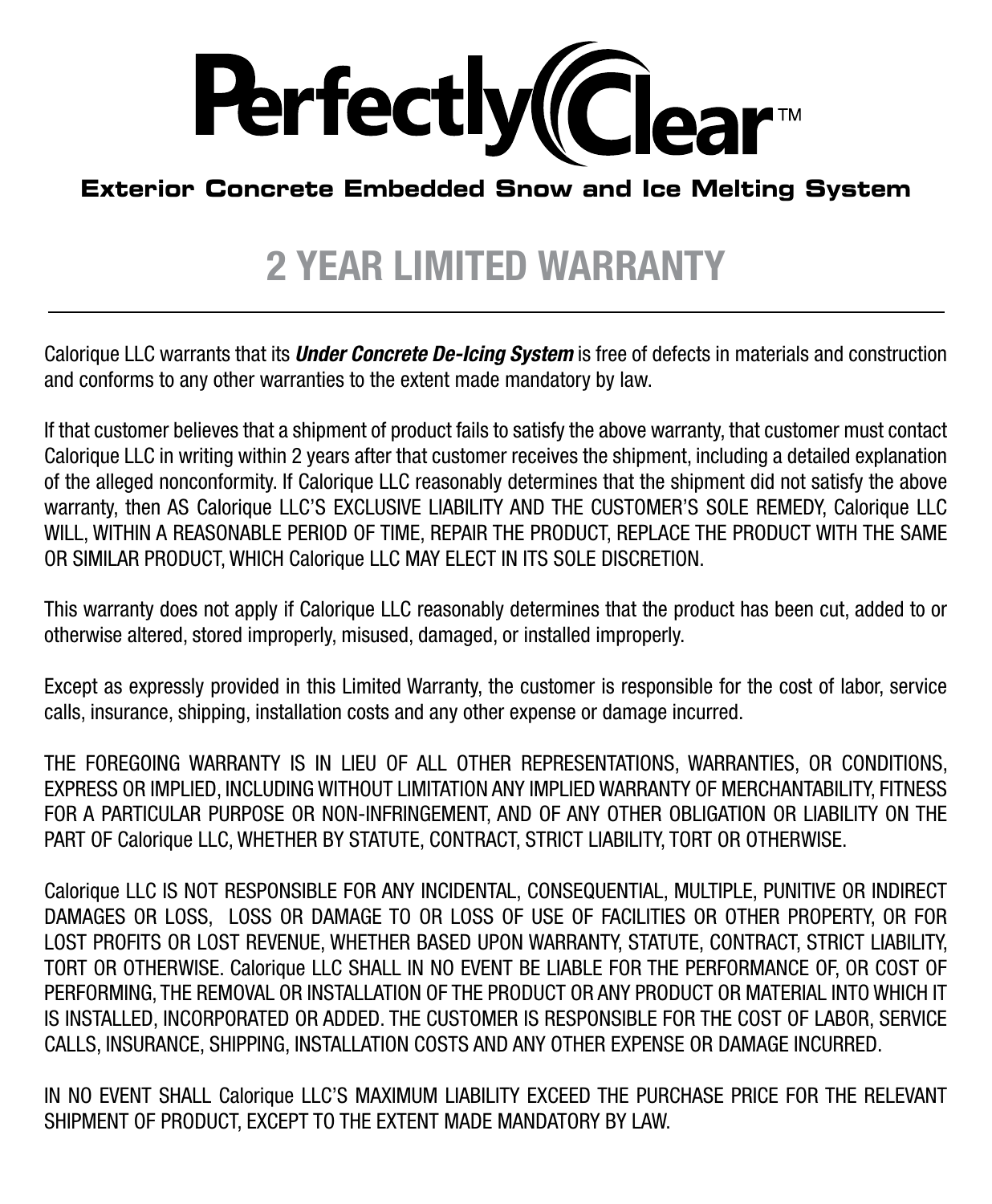

### **Exterior Concrete Embedded Snow and Ice Melting System**

## PRIOR TO Installation

- Installation of this system must be made in accordance with National Electrical Code Article 426 Fixed Outdoor Electric De-icing and Snow Melting Equipment.
- Install all wiring in accordance with all national and local codes pertaining to outside wiring.
- For installation under concrete only.
- Do not install this system under tarmac or other hot pour surfacing materials.
- Do not incorporate any other outdoor electrical equipment in any branch circuit which feeds this heating system.
- This system must be connected to an electrical branch circuit incorporating a Ground Fault Equipment Protection (GFEP).
- Heating mats must never be run through or across expansion joints.
- Do not run power leads, other electrical wiring or any other material between the heating mats and the surfacing material.
- Special care must to taken to ensure that expansion joints do not extend into the heating elements. Elements which are damaged are shock and fire hazards. If possible, order elements sized so that the expansion joints can be cut between the elements and leave one inch (2.5 cm) between the elements.
- Check the resistance reading upon receipt of the material. If the resistance reading is not within 3% of the recorded information on the label, do not install the product and contact your supplier.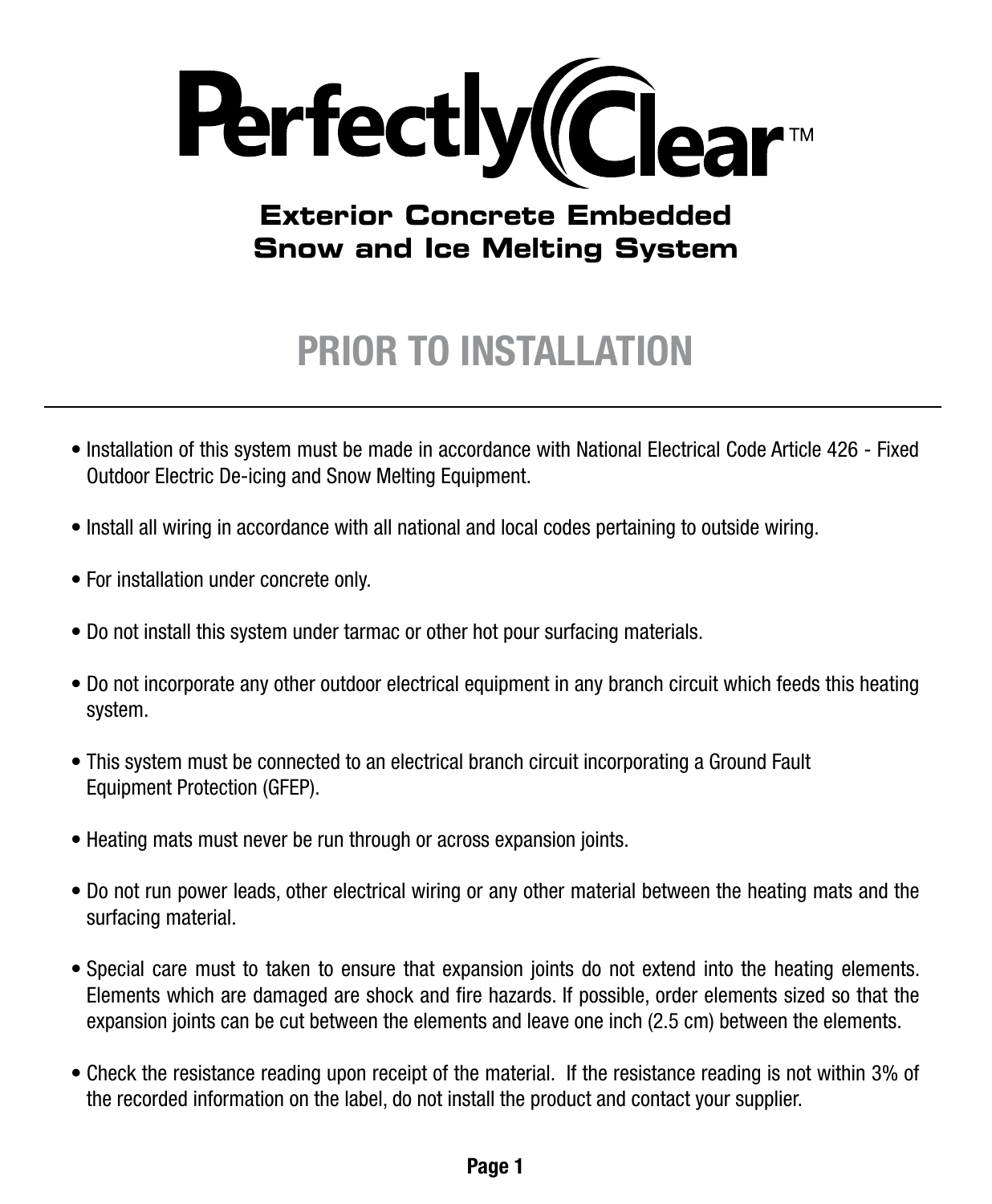## **COMPONENTS**

- PerfectlyClear Exterior Concrete Embedded De-Icing Heating Mats by Calorique LLC. Supplied by Calorique LLC or authorized distributor. See the following section for specifications of heating mats.
- Manufactured with UL Recognized Components
- Electrical control device. Recommended and supplied by Calorique LLC, automatically turns the system on and off based on the temperature,humidity, and presence of precipitation. It also modulates the power provided to the elements to ensure the maximum ice and snow melting potential with the lowest operating cost and is a double pole line voltage unit that meets National Electrical code requirements.
- Wiring and conduit. User / installer supplied. As required by national and local code for outdoor installation.
- Junction boxes. User/installer supplied, certified for use in outdoor, buried applications.
- Rigid Foam Insulation. User / installer supplied.
	- Walkways: one inch (2.5 cm) or thicker with a minimum strength of 25 psi.
	- Driveways and other vehicular traffic areas: two inches (5.0cm) or thicker with a minimum strength of 60 psi.
	- For installations involving thicker concrete pour or more layers it may be required to install a thicker insulation with a higher R factor to insure efficient heating.
- Warning labels. Supplied by Calorique LLC or authorized distributor.
- Product Labels. Mounted on the non-heating leads. Both labels must remain in place as they supply necessary information about the elements. If the leads are cut to length,the trimmed-off label must be reattached within two inches(5.0 cm) of the end of the cable.
- Tape. User/Installer supplied. Use of tape is suggested to secure mats and insulation in place.
- Junction Box Label. Must be attached to the junction box.
- Warranty Card. This card must be filled out and returned to Calorique LLC to ensure proper registration of the warranty.
- Specification Sheet. Provides specifications for all heating elements included with the system.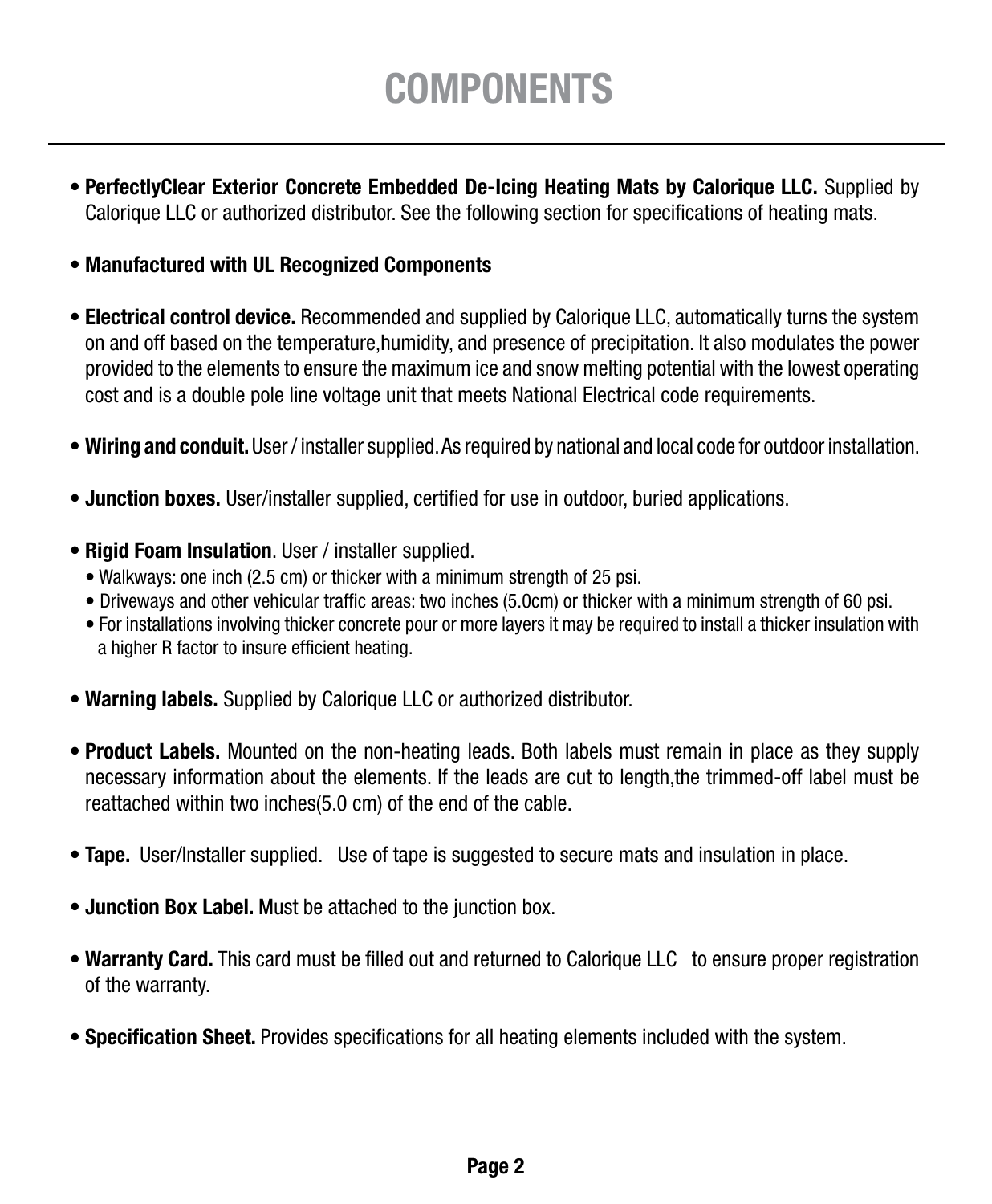Apply warning stickers provided with mats in appropriate locations, as shown below. these labels are an integral part of this heating system and must be installed for warranty to be in force.

| WARNING<br>ISK OF ELECTRICAL SHOCK<br>ELECTRIC WIRING AND HEATING PANELS<br>CONTAINED BELOW THE CONCRETE<br>SURFACE. DO NOT PENETRATE.<br>Calorioue                                                        | PCCD01<br>To be affixed to the outside of the<br><b>Panel Breaker Box</b>                           |
|------------------------------------------------------------------------------------------------------------------------------------------------------------------------------------------------------------|-----------------------------------------------------------------------------------------------------|
| Calorioue<br><b>CONCRETE EMBEDDED</b><br><b>DEICING</b><br>PCCD02                                                                                                                                          | PCCD <sub>02</sub><br>To be affixed to the controller unit                                          |
| <b>CAUTION</b><br>CONCRETE DEICING RADIANT HEATING<br>PRODUCTS INSTALLED IN THIS AREA.<br>AVOID ACTIONS WHICH MAY RESULT IN<br>MECHANICAL DAMAGE TO THE PRODUCT.<br>DO NOT PENETRATE<br>alorioue<br>PCCD04 | PCCD <sub>03</sub><br>To be affixed to the interior junction box<br>where resistance can be checked |
| <b>UNDER CONCRETE</b><br><b>DE-ICING</b><br>Model: SLB<br>w<br>ν-<br>Power:<br>watts<br>Voltage:<br>volts<br>Current:<br>amps<br>Length:<br>feet<br>Width:<br>feet<br>$\Omega$ Reading<br>Calorioue        | <b>PRODUCT LABEL</b><br>To be affixed within 3" of each<br>end of the non heating leads             |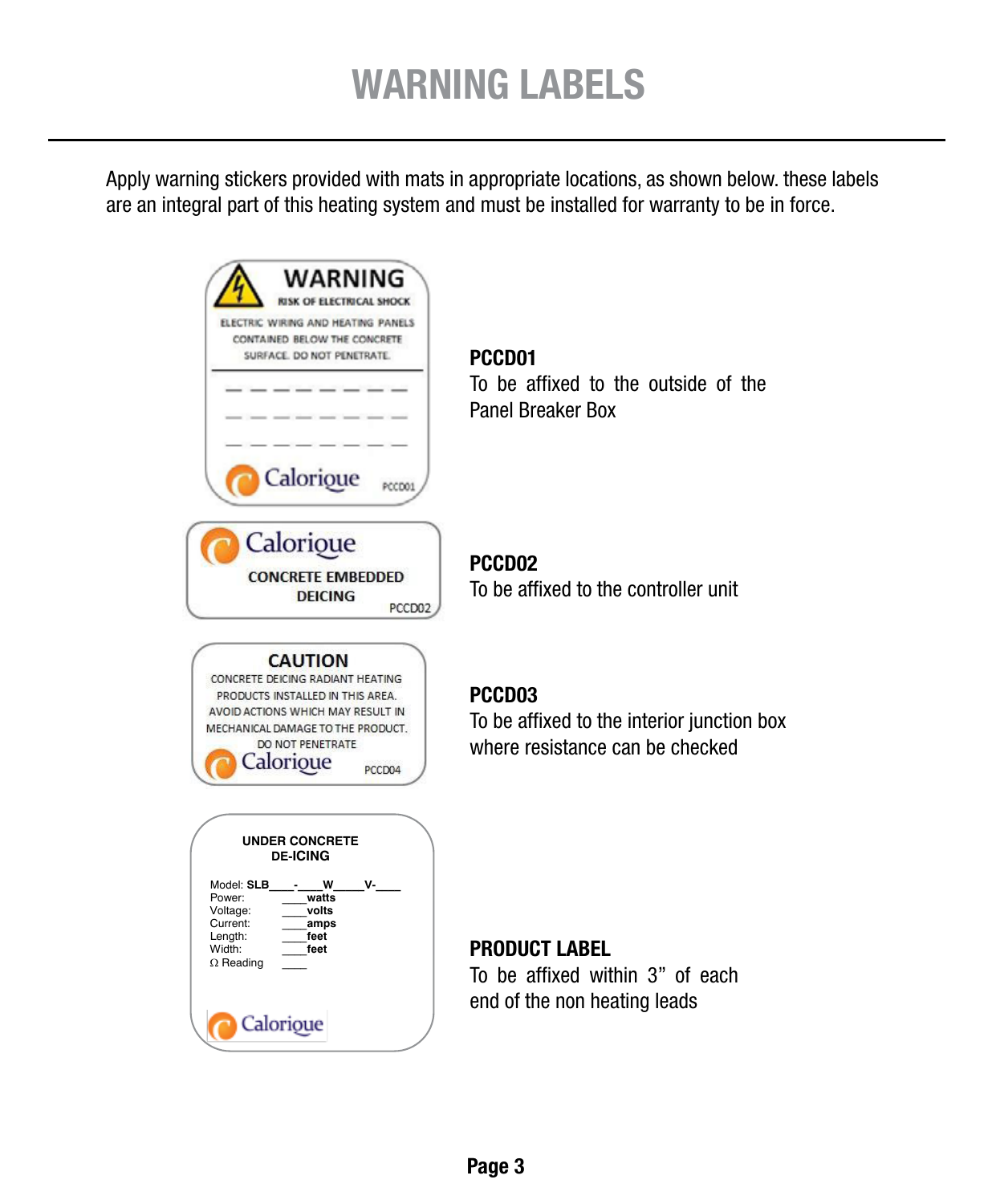| <b>Part Number</b> | <b>Width</b><br>(inches) | Length<br>(feet) | <b>Voltage</b><br>(volts) | <b>Power</b><br>(watts) | <b>Current</b><br>(amps) |  |  |
|--------------------|--------------------------|------------------|---------------------------|-------------------------|--------------------------|--|--|
| SLB11-50W240V      | 11                       | $\overline{c}$   | 240                       | 50                      | 0.21                     |  |  |
| SLB11-101W240V     | 11                       | 4                | 240                       | 101                     | 0.42                     |  |  |
| SLB11-126W240V     | 11                       | 5                | 240                       | 126                     | 0.52                     |  |  |
| SLB11-151W240V     | 11                       | $6\phantom{1}$   | 240                       | 151                     | 0.63                     |  |  |
| SLB11-170W240V     | 11                       | $\overline{7}$   | 240                       | 170                     | 0.71                     |  |  |
| SLB11-195W240V     | 11                       | 8                | 240                       | 195                     | 0.81                     |  |  |
| SLB11-220W240V     | 11                       | 9                | 240                       | 220                     | 0.92                     |  |  |
| SLB11-246W240V     | 11                       | 10               | 240                       | 246                     | 1.02                     |  |  |
| SLB22-139W240V     | 22                       | $\overline{2}$   | 240                       | 139                     | 0.58                     |  |  |
| SLB22-279W240V     | 22                       | 4                | 240                       | 279                     | 1.16                     |  |  |
| SLB22-348W240V     | 22                       | 5                | 240                       | 348                     | 1.45                     |  |  |
| SLB22-418W240V     | 22                       | 6                | 240                       | 418                     | 1.74                     |  |  |
| SLB22-470W240V     | 22                       | $\overline{7}$   | 240                       | 470                     | 1.96                     |  |  |
| SLB22-540W240V     | 22                       | 8                | 240                       | 540                     | 2.25                     |  |  |
| SLB22-610W240V     | 22                       | 9                | 240                       | 610                     | 2.54                     |  |  |
| SLB22-679W240V     | 22                       | 10               | 240                       | 679                     | 2.83                     |  |  |
| SLB34-226W240V     | 34                       | $\overline{2}$   | 240                       | 226                     | 0.94                     |  |  |
| SLB34-453W240V     | 34                       | 4                | 240                       | 453                     | 1.89                     |  |  |
| SLB34-566W240V     | 34                       | 5                | 240                       | 566                     | 2.36                     |  |  |
| SLB34-679W240V     | 34                       | $6\phantom{1}$   | 240                       | 679                     | 2.83                     |  |  |
| SLB34-764W240V     | 34                       | $\overline{7}$   | 240                       | 764                     | 3.18                     |  |  |
| SLB34-878W240V     | 34                       | 8                | 240                       | 878                     | 3.66                     |  |  |
| SLB34-991W240V     | 34                       | 9                | 240                       | 991                     | 4.13                     |  |  |
| SLB34-1104W240V    | 34                       | 10               | 240                       | 1104                    | 4.60                     |  |  |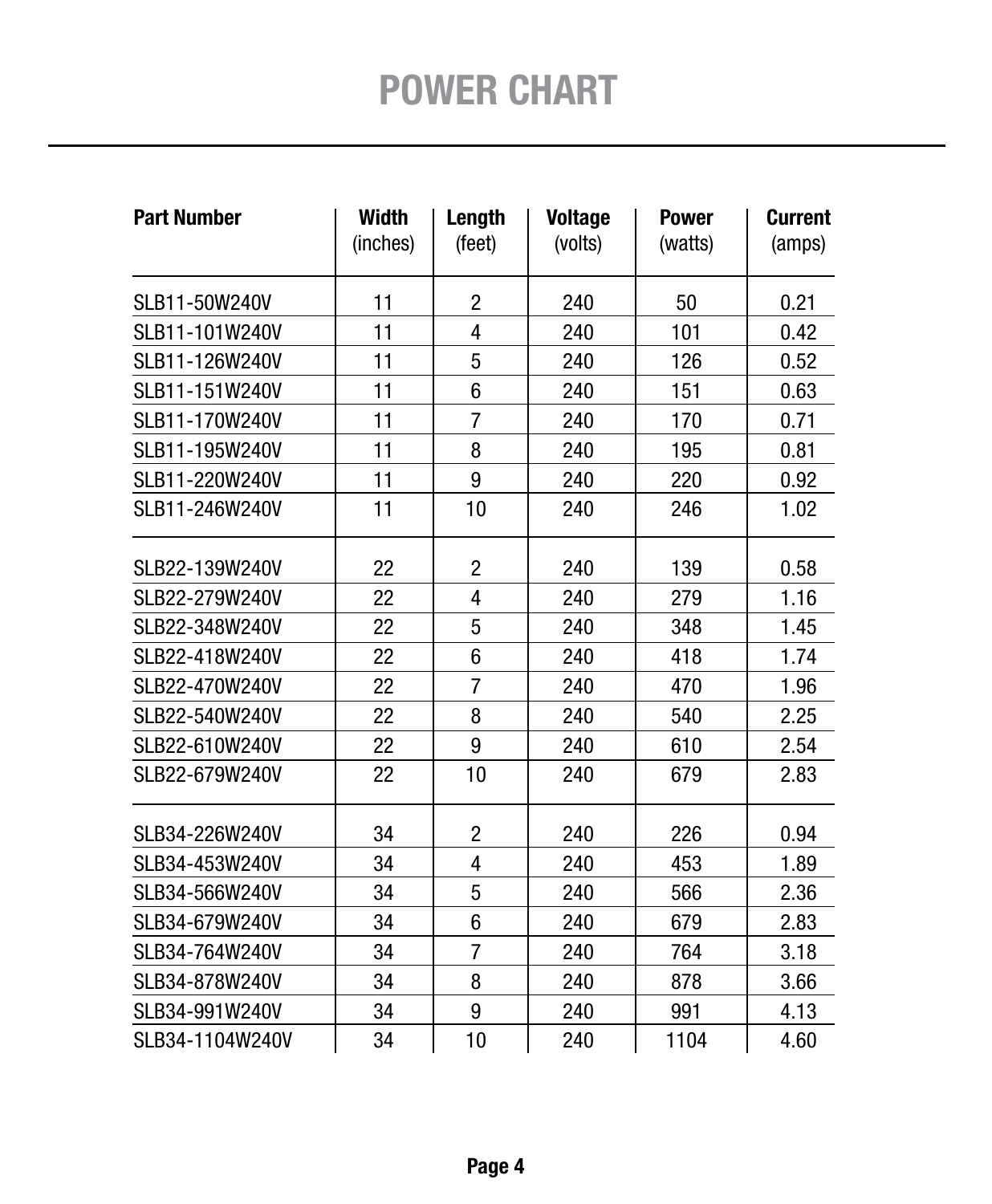#### *Residential sidewalks and walkways*

- In most cases, one heating mat is all that is needed to melt snow and ice from the width of a standard residential sidewalk or walkway.
- More than one length of heating mat may be required to heat the entire length of the sidewalk or walkway. In this case, you will need to wire the mats according to Figure 1.

#### *Residential Driveways*

- A typical residential driveway is effectively kept ice free by installing one length of heating mat underneath only the area where automobile tires travel (see Figure 2). This helps reduce power consumption and energy cost.
- For complete coverage of driveway surfaces, use multiple heating mats arranged next to each other.
- More than one length of heating mat may be required to heat the entire length of the driveway. In this case, you will need to wire the mats according to Figure 1.

#### *Industrial / Commercial Driveways, Roadways and Walkways*

- For complete coverage of surfaces, use multiple heating mats arranged next to each other.
- More than one length of heating mat may be required to heat the entire length of the sidewalk or walkway. In this case, you will need to wire the mats according to Figure 3.

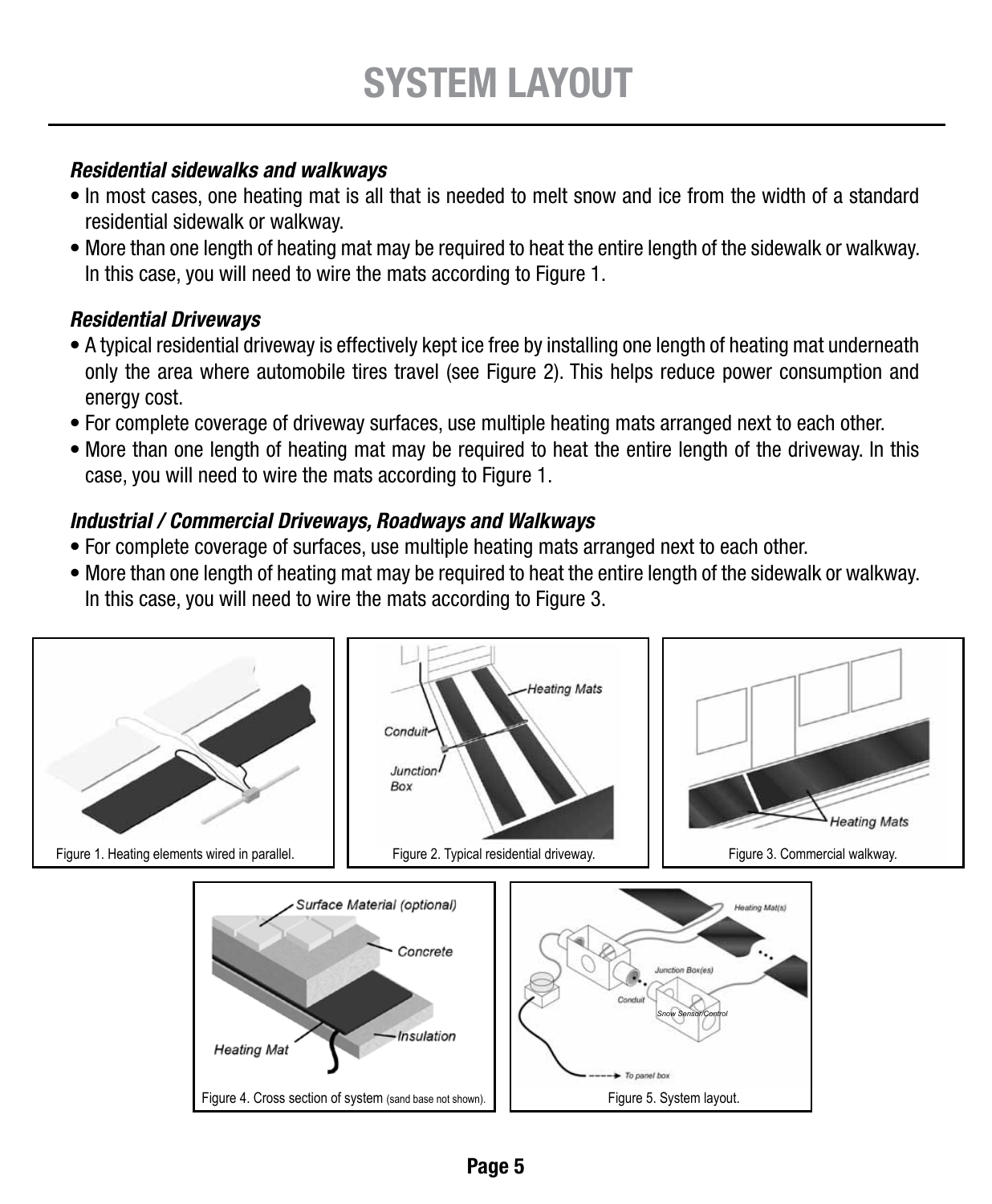# Installation and operation

- 1. Using an accurate ohm meter, test each element to ensure it is within the limits shown on the product label. Record the readings on the System Checklist and Warranty Registration Form shown on Page 8.
- 2.Grade area to be heated as normal. Remember to grade down an extra amount equal to the thickness of the insulating material used.
- 3.Lay insulation in those areas which will be heated.
- 4.Place heating mats on the insulation per the layout you pre-pared.
	- Tape the Heating Mats to the Insulation in order to secure the elements while the concrete is being poured.
	- The heating mats must run flat and smooth on the insulation.
	- Do not overlap, crease, fold or otherwise alter the shape or length of the heating units.
	- Ensure that elements are laid out with "this side up" label facing up.

5.Pour the concrete as normal.

- Take extra care not to dig into the heating mat surface or otherwise damage the heating mats.
- Ensure that the heating mats to not fold when surfacing material is poured.
- Do not use the heating mats to accelerate the curing of the surfacing material as this may lead to cracks and other structural defects.
- Crown or pitch the driveway normally to direct melt water flow.
- 6.Prepare the face of the concrete normally, including the cutting of expansion joints. You may add stone, tile, texture, or other surfaces to the concrete in accordance with the manufacturer's instructions. When cutting expansion joints, ensure that the blade does not contact the heating elements.
- 7.Confirm the resistance of the system by performing another ohm check with an accurate ohm meter and comparing it against the figures provided on the specification sheet. This check ensures that no damage has occurred to the elements during the installation process. Record the readings on the System Checklist and Warranty Registration Form shown on Page 8.
- 8.Make electrical connections between the heating mats and the branch circuit wiring per the layout you prepared, making sure to take into account all applicable electrical regulations.

**PerfectlyClear by Calorique LLC Embedded Snow and Ice Melting System** is easy to operate. Simply turn on the system during winter months and the control will automatically activate the mats when conditions turn icy. For more detailed information about the control,see its separate manual.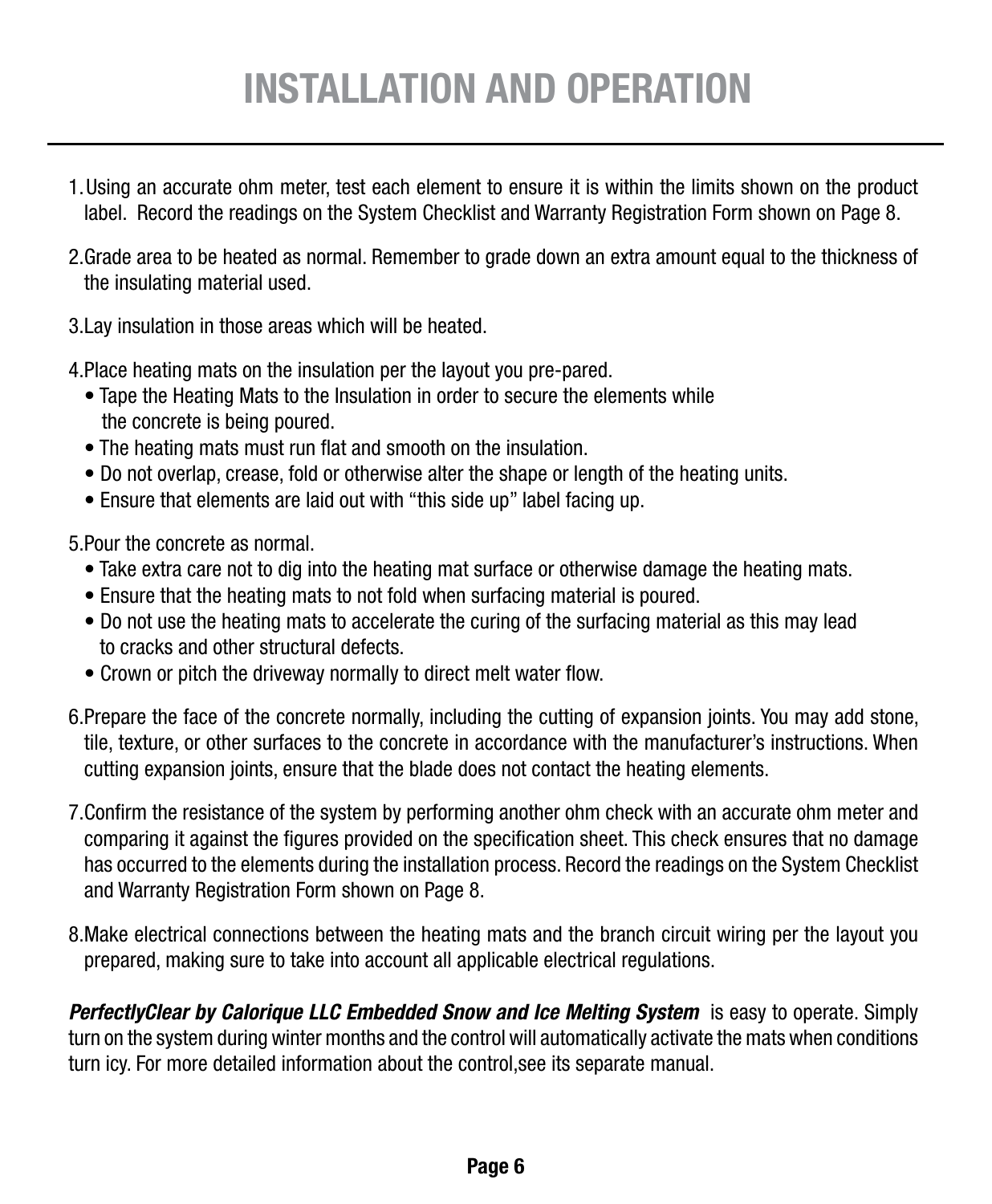# Pavers Installation and operation

- 1.Perform resistance check and grade area as indicated in above instructions for concrete
- 2.Lay insulation in those areas which will be heated. If a sand base is to be used, add the sand and tamp normally before laying the insulation
- 3.After installing insulation and heating elements as in above instructions for concrete, then add a thin layer of sand ( 1 inch minimum ) over the elements to cushion them from the pavers. Next, lightly tamp the sand to smooth it down. Special note: Do not use pneumatic or hydraulic machinery to tamp this layer of sand.
- 4.Lay pavers normally
- 5.Take resistance readings and enter into Warranty Registration form

The Calorique LLC *Embedded Snow & Ice Melting System* is easy to operate. Simply turn on the system during winter months and the control will automatically activate the mats when conditions turn icy. For more detailed information about the control,see its separate manual.



Figure 6. System cross section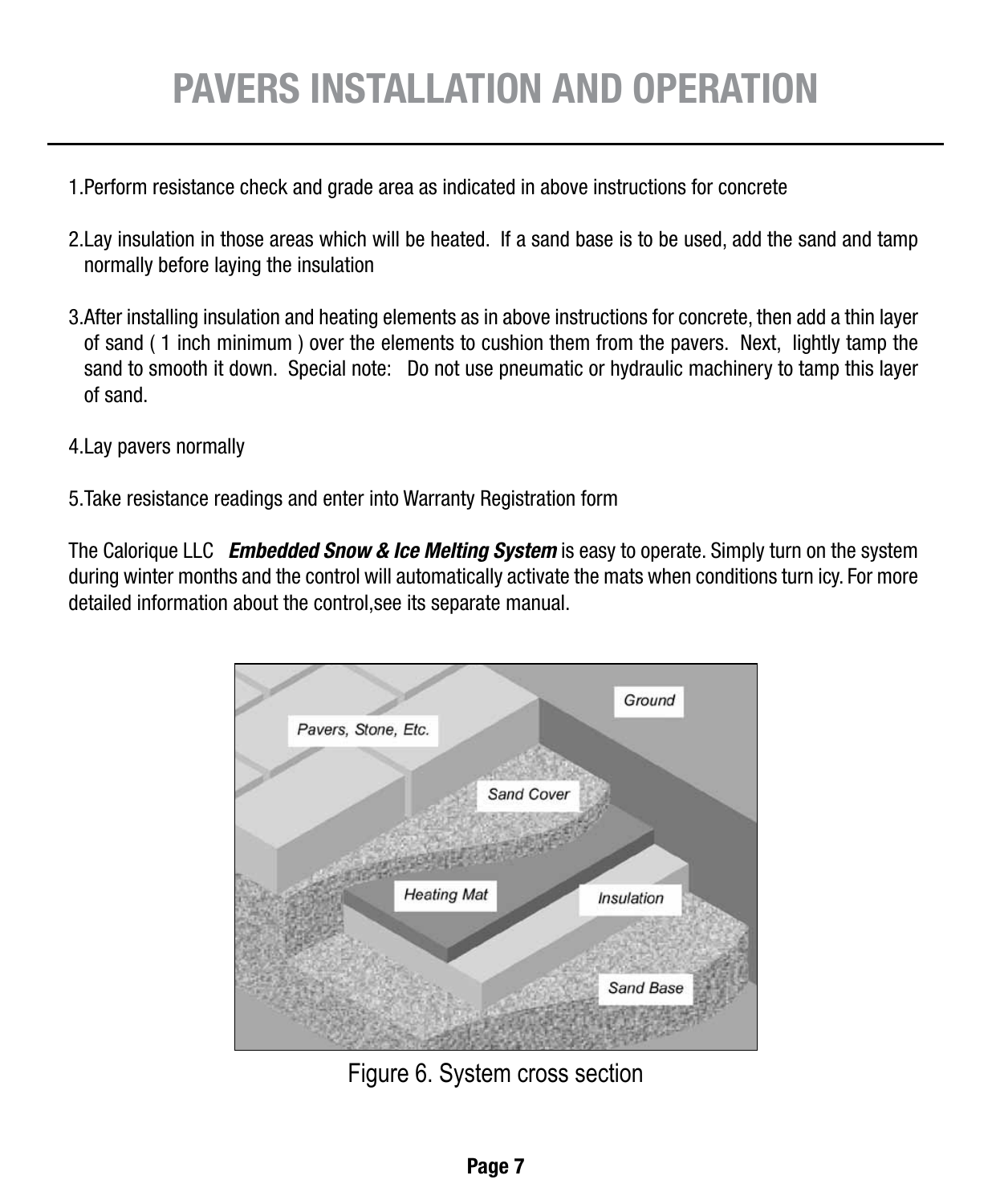#### **Documentation**

The System Checklist and Warranty Registration form records vital information about your PerfectlyClear<sup>™</sup> installation. Fill out all requested information on BOTH copies. One copy is returned to the manufacturer to register the installation, and the second copy is for the homeowner's records.

٦

This manual must be attached to the service panel so that it is easily accessible to the homeowner and any repair technicians.

|                                                   |                                                                             | <b>System Checklist and Warranty Registration</b>                                                                                                                                                                                                                                                                                                                              |                                                    |                            |                                                  |
|---------------------------------------------------|-----------------------------------------------------------------------------|--------------------------------------------------------------------------------------------------------------------------------------------------------------------------------------------------------------------------------------------------------------------------------------------------------------------------------------------------------------------------------|----------------------------------------------------|----------------------------|--------------------------------------------------|
| Name:                                             |                                                                             |                                                                                                                                                                                                                                                                                                                                                                                | Name of Installer:<br>Installer Company Name:      |                            |                                                  |
| Installation Location:<br>City/State/ZIP/Country: |                                                                             |                                                                                                                                                                                                                                                                                                                                                                                | <b>Street Address:</b><br>City/State/ZIP/Country:  |                            |                                                  |
| Installation/Inspection Date:                     |                                                                             |                                                                                                                                                                                                                                                                                                                                                                                | Electrical Inspector:<br>Electrical Permit Number: |                            |                                                  |
| Purchase Order Number:<br>Purchased From:         |                                                                             |                                                                                                                                                                                                                                                                                                                                                                                |                                                    |                            |                                                  |
|                                                   |                                                                             | <b>Provide All Requested Information For Each Installation</b>                                                                                                                                                                                                                                                                                                                 |                                                    |                            |                                                  |
|                                                   |                                                                             | PRE INSTALLATION                                                                                                                                                                                                                                                                                                                                                               |                                                    |                            | <b>POST INSTALLATION</b>                         |
| Number of Heating                                 | Length                                                                      | <b>Resistance Reading</b><br><b>Before Installation</b>                                                                                                                                                                                                                                                                                                                        | Visual<br>Inspection*                              | Length of Run<br>or Course | <b>Resistance Reading</b><br>After Installation  |
| Mats Installed                                    | (FT)                                                                        |                                                                                                                                                                                                                                                                                                                                                                                | B<br>$A \square$                                   |                            |                                                  |
|                                                   |                                                                             |                                                                                                                                                                                                                                                                                                                                                                                | B<br>$A \Box$                                      |                            |                                                  |
|                                                   |                                                                             |                                                                                                                                                                                                                                                                                                                                                                                | B<br>$A \Box$                                      |                            |                                                  |
|                                                   |                                                                             |                                                                                                                                                                                                                                                                                                                                                                                | B <sub>D</sub><br>$A \Box$                         |                            |                                                  |
|                                                   |                                                                             |                                                                                                                                                                                                                                                                                                                                                                                | $B \Box$<br>$A \Box$                               |                            |                                                  |
|                                                   |                                                                             |                                                                                                                                                                                                                                                                                                                                                                                | B<br>$A \Box$                                      |                            |                                                  |
|                                                   |                                                                             |                                                                                                                                                                                                                                                                                                                                                                                | B<br>$A \Box$<br>B                                 |                            |                                                  |
|                                                   |                                                                             |                                                                                                                                                                                                                                                                                                                                                                                | $A \Box$<br>B<br>$A \Box$                          |                            |                                                  |
|                                                   |                                                                             |                                                                                                                                                                                                                                                                                                                                                                                | D <sub>1</sub><br>$C \Box$                         |                            |                                                  |
| Circuit Breaker<br>Panel                          |                                                                             |                                                                                                                                                                                                                                                                                                                                                                                |                                                    |                            |                                                  |
| Total                                             |                                                                             |                                                                                                                                                                                                                                                                                                                                                                                |                                                    |                            | Completely fill out information                  |
|                                                   | B - Warning Labels have been installed<br>C - All Circuits Properly Labeled | *Visual Inspection: A-No Installation Damage such as creasing, punctures, cuts, or abrasions.<br>D - Each Heating System Circuit For Exclusive Use of the Heating System (no outlets, etc.)                                                                                                                                                                                    |                                                    |                            | and return one (1) copy to:<br>Calorioue         |
|                                                   |                                                                             | The undersigned represents that the above installation has been performed in accordance with the installation instructions and all applicable<br>The undersigned response to the above installation has been performed in accorda<br>codes and that all of the Bove statements are true, correct and complete. A copy of this form must be kept on site as a permanent record- |                                                    |                            | 2380 Cranberry Highway<br>West Wareham, MA 02576 |
|                                                   |                                                                             |                                                                                                                                                                                                                                                                                                                                                                                | DATE                                               |                            |                                                  |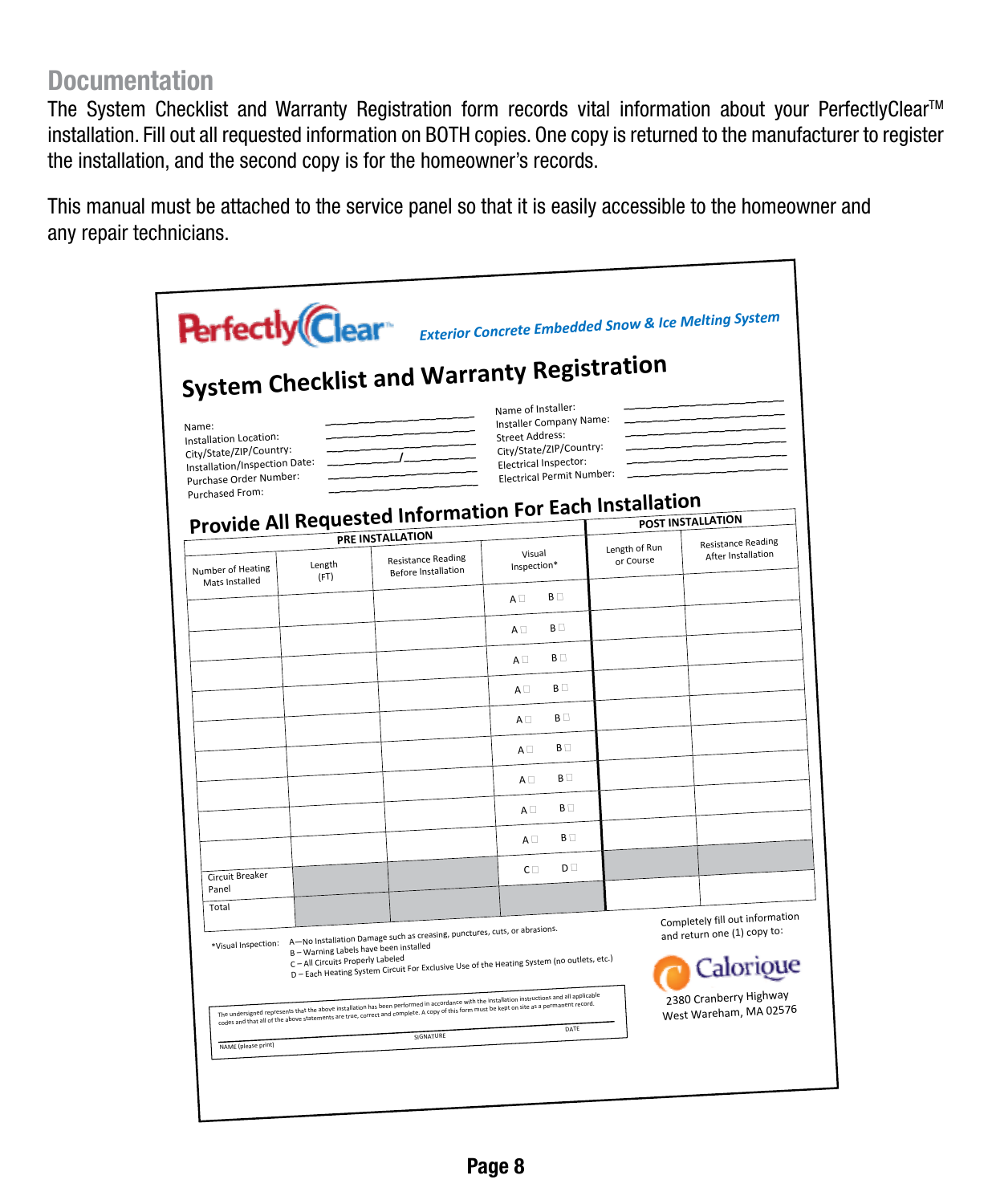### **Sketch Grid**